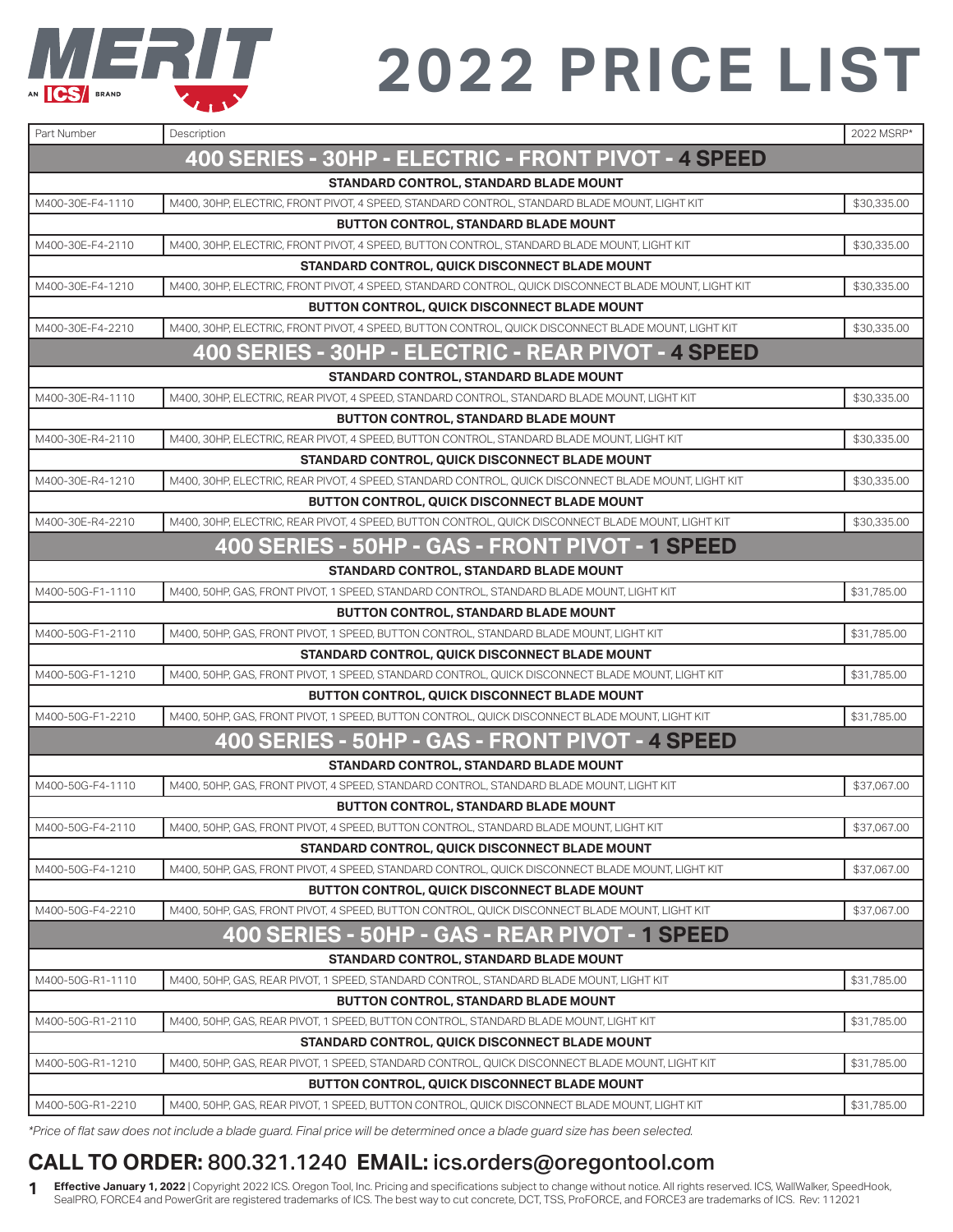

| Part Number        | Description                                                                                            | 2022 MSRP*  |
|--------------------|--------------------------------------------------------------------------------------------------------|-------------|
|                    | 400 SERIES - 50HP - GAS - REAR PIVOT - 4 SPEED                                                         |             |
|                    | STANDARD CONTROL, STANDARD BLADE MOUNT                                                                 |             |
| M400-50G-R4-1110   | M400, 50HP, GAS, REAR PIVOT, 4 SPEED, STANDARD CONTROL, STANDARD BLADE MOUNT, LIGHT KIT                | \$37,067.00 |
|                    | BUTTON CONTROL, STANDARD BLADE MOUNT                                                                   |             |
| M400-50G-R4-2110   | M400, 50HP, GAS, REAR PIVOT, 4 SPEED, BUTTON CONTROL, STANDARD BLADE MOUNT, LIGHT KIT                  | \$37,067.00 |
|                    | STANDARD CONTROL, QUICK DISCONNECT BLADE MOUNT                                                         |             |
| M400-50G-R4-1210   | M400, 50HP, GAS, REAR PIVOT, 4 SPEED, STANDARD CONTROL, QUICK DISCONNECT BLADE MOUNT, LIGHT KIT        | \$37,067.00 |
|                    | <b>BUTTON CONTROL, QUICK DISCONNECT BLADE MOUNT</b>                                                    |             |
| M400-50G-R4-2210   | M400, 50HP, GAS, REAR PIVOT, 4 SPEED, BUTTON CONTROL, QUICK DISCONNECT BLADE MOUNT, LIGHT KIT          | \$37,067.00 |
|                    | 400SS SERIES - 30HP - ELECTRIC - REAR PIVOT - 1 SPEED                                                  |             |
|                    | STANDARD CONTROL, STANDARD BLADE MOUNT                                                                 |             |
| M400SS-30E-R1-1110 | M400SS, 30HP, ELECTRIC, REAR PIVOT, 1 SPEED, STANDARD CONTROL, STANDARD BLADE MOUNT, LIGHT KIT         | \$26,334.00 |
|                    | 400SS SERIES - 30HP - ELECTRIC - REAR PIVOT - 4 SPEED                                                  |             |
|                    | <b>STANDARD CONTROL, STANDARD BLADE MOUNT</b>                                                          |             |
| M400SS-30E-R4-1110 | M400SS, 30HP, ELECTRIC, REAR PIVOT, 4 SPEED, STANDARD CONTROL, STANDARD BLADE MOUNT, LIGHT KIT         | \$31,843.00 |
|                    | <b>BUTTON CONTROL, STANDARD BLADE MOUNT</b>                                                            |             |
| M400SS-30E-R4-2110 | M400SS, 30HP, ELECTRIC, REAR PIVOT, 4 SPEED, BUTTON CONTROL, STANDARD BLADE MOUNT, LIGHT KIT           | \$31,843.00 |
|                    | <b>STANDARD CONTROL, QUICK DISCONNECT BLADE MOUNT</b>                                                  |             |
| M400SS-30E-R4-1210 | M400SS, 30HP, ELECTRIC, REAR PIVOT, 4 SPEED, STANDARD CONTROL, QUICK DISCONNECT BLADE MOUNT, LIGHT KIT | \$31,843.00 |
|                    | <b>BUTTON CONTROL, QUICK DISCONNECT BLADE MOUNT</b>                                                    |             |
| M400SS-30E-R4-2210 | M400SS, 30HP, ELECTRIC, REAR PIVOT, 4 SPEED, BUTTON CONTROL, QUICK DISCONNECT BLADE MOUNT, LIGHT KIT   | \$31,843.00 |
|                    | 400SS SERIES - 50HP - GAS - REAR PIVOT - 1 SPEED                                                       |             |
|                    | STANDARD CONTROL, STANDARD BLADE MOUNT                                                                 |             |
| M400SS-50G-R1-1110 | M400SS, 50HP, GAS, REAR PIVOT, 1 SPEED, STANDARD CONTROL, STANDARD BLADE MOUNT, LIGHT KIT              | \$31,785.00 |
|                    | <b>BUTTON CONTROL, STANDARD BLADE MOUNT</b>                                                            |             |
| M400SS-50G-R1-2110 | M400SS, 50HP, GAS, REAR PIVOT, 1 SPEED, BUTTON CONTROL, STANDARD BLADE MOUNT, LIGHT KIT                | \$31,785.00 |
|                    | STANDARD CONTROL, QUICK DISCONNECT BLADE MOUNT                                                         |             |
| M400SS-50G-R1-1210 | M400SS, 50HP, GAS, REAR PIVOT, 1 SPEED, STANDARD CONTROL, QUICK DISCONNECT BLADE MOUNT, LIGHT KIT      | \$31,785.00 |
|                    | <b>BUTTON CONTROL, QUICK DISCONNECT BLADE MOUNT</b>                                                    |             |
| M400SS-50G-R1-2210 | M400SS, 50HP, GAS, REAR PIVOT, 1 SPEED, BUTTON CONTROL, QUICK DISCONNECT BLADE MOUNT, LIGHT KIT        | \$31,785.00 |
|                    | 400SS SERIES - 50HP - GAS - REAR PIVOT - 4 SPEED                                                       |             |
|                    | STANDARD CONTROL, STANDARD BLADE MOUNT                                                                 |             |
| M400SS-50G-R4-1110 | M400SS, 50HP, GAS, REAR PIVOT, 4 SPEED, STANDARD CONTROL, STANDARD BLADE MOUNT, LIGHT KIT              | \$37,613.00 |
|                    | <b>BUTTON CONTROL, STANDARD BLADE MOUNT</b>                                                            |             |
| M400SS-50G-R4-2110 | M400SS, 50HP, GAS, REAR PIVOT, 4 SPEED, BUTTON CONTROL, STANDARD BLADE MOUNT, LIGHT KIT                | \$37,613.00 |
|                    | STANDARD CONTROL, QUICK DISCONNECT BLADE MOUNT                                                         |             |
| M400SS-50G-R4-1210 | M400SS, 50HP, GAS, REAR PIVOT, 4 SPEED, STANDARD CONTROL, QUICK DISCONNECT BLADE MOUNT, LIGHT KIT      | \$37,613.00 |
|                    | <b>BUTTON CONTROL, QUICK DISCONNECT BLADE MOUNT</b>                                                    |             |
| M400SS-50G-R4-2210 | M400SS, 50HP, GAS, REAR PIVOT, 4 SPEED, BUTTON CONTROL, QUICK DISCONNECT BLADE MOUNT, LIGHT KIT        | \$37,613.00 |

*\*Price of flat saw does not include a blade guard. Final price will be determined once a blade guard size has been selected.* 

#### **CALL TO ORDER:** 800.321.1240 **EMAIL:** ics.orders@oregontool.com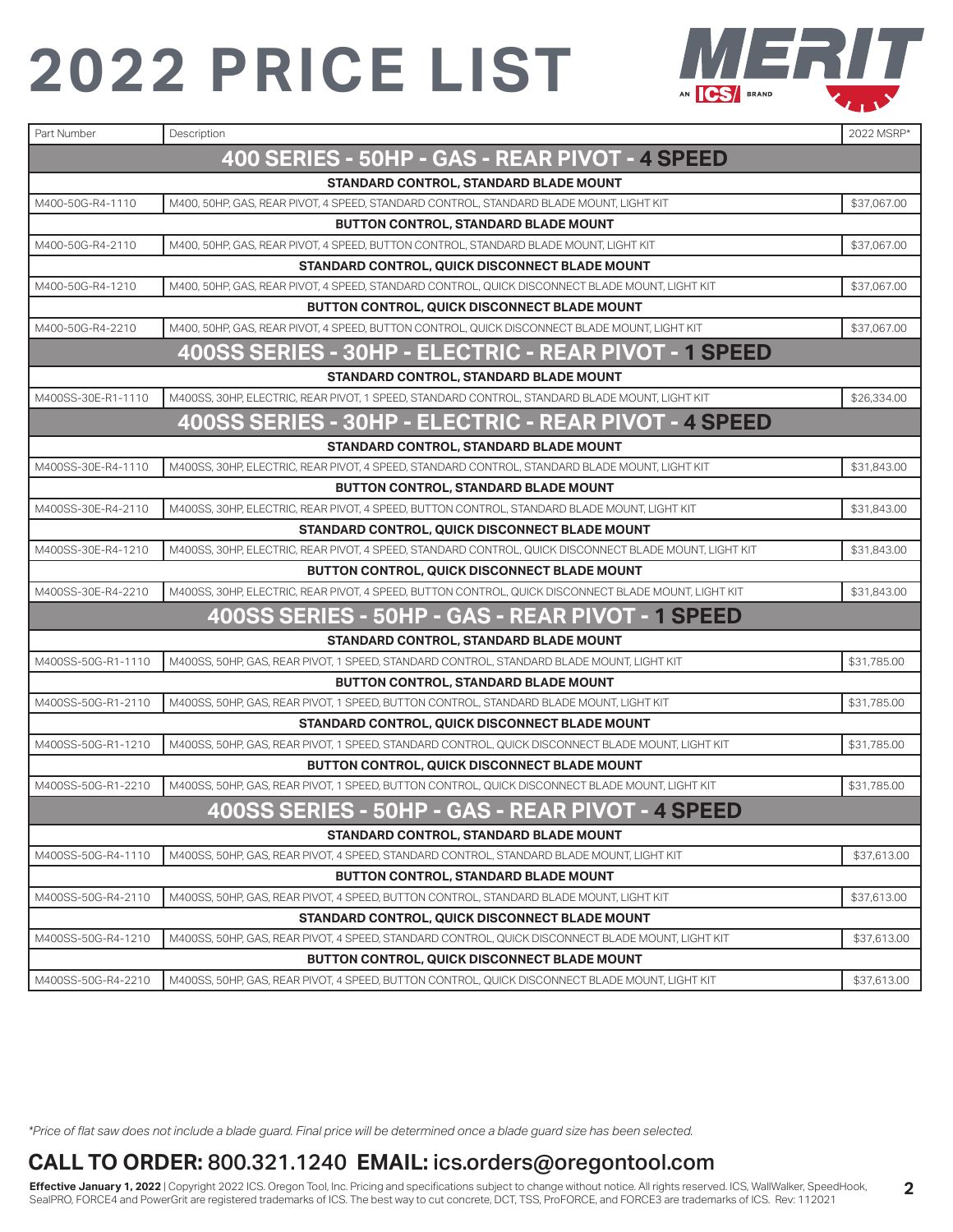

| Part Number        | Description                                                                                        | 2022 MSRP*  |
|--------------------|----------------------------------------------------------------------------------------------------|-------------|
|                    | 600EX SERIES - 61HP - GAS - FRONT PIVOT - 4 SPEED                                                  |             |
|                    | 4 SPEED, STANDARD CONTROL, STANDARD BLADE MOUNT                                                    |             |
| M600EX-61G-F4-1110 | M600EX, 61HP, GAS, FRONT PIVOT, 4 SPEED, STANDARD CONTROL, STANDARD BLADE MOUNT, LIGHT KIT         | \$46,933.00 |
|                    | 4 SPEED, BUTTON CONTROL, STANDARD BLADE MOUNT                                                      |             |
| M600EX-61G-F4-2110 | M600EX, 61HP, GAS, FRONT PIVOT, 4 SPEED, BUTTON CONTROL, STANDARD BLADE MOUNT, LIGHT KIT           | \$46,933.00 |
|                    | <b>4 SPEED, STANDARD CONTROL, QUICK DISCONNECT BLADE MOUNT</b>                                     |             |
| M600EX-61G-F4-1210 | M600EX, 61HP, GAS, FRONT PIVOT, 4 SPEED, STANDARD CONTROL, QUICK DISCONNECT BLADE MOUNT, LIGHT KIT | \$46,933.00 |
|                    | <b>4 SPEED, BUTTON CONTROL, QUICK DISCONNECT BLADE MOUNT</b>                                       |             |
| M600EX-61G-F4-2210 | M600EX, 61HP, GAS, FRONT PIVOT, 4 SPEED, BUTTON CONTROL, QUICK DISCONNECT BLADE MOUNT, LIGHT KIT   | \$46,933.00 |
|                    | 600EX SERIES - 61HP - GAS - REAR PIVOT - 4 SPEED                                                   |             |
|                    | <b>4 SPEED, STANDARD CONTROL, STANDARD BLADE MOUNT</b>                                             |             |
| M600EX-61G-R4-1110 | M600EX, 61HP, GAS, REAR PIVOT, 4 SPEED, STANDARD CONTROL, STANDARD BLADE MOUNT, LIGHT KIT          | \$49,653.00 |
|                    | 4 SPEED, BUTTON CONTROL, STANDARD BLADE MOUNT                                                      |             |
| M600EX-61G-R4-2110 | M600EX, 61HP, GAS, REAR PIVOT, 4 SPEED, BUTTON CONTROL, STANDARD BLADE MOUNT, LIGHT KIT            | \$49,653.00 |
|                    | <b>4 SPEED, STANDARD CONTROL, QUICK DISCONNECT BLADE MOUNT</b>                                     |             |
| M600EX-61G-R4-1210 | M600EX, 61HP, GAS, REAR PIVOT, 4 SPEED, STANDARD CONTROL, QUICK DISCONNECT BLADE MOUNT, LIGHT KIT  | \$49,653.00 |
|                    | <b>4 SPEED, BUTTON CONTROL, QUICK DISCONNECT BLADE MOUNT</b>                                       |             |
| M600EX-61G-R4-2210 | M600EX, 61HP, GAS, REAR PIVOT, 4 SPEED, BUTTON CONTROL, QUICK DISCONNECT BLADE MOUNT, LIGHT KIT    | \$49,653.00 |
|                    | 600SS SERIES - 61HP - GAS - FRONT PIVOT - 4 SPEED                                                  |             |
|                    | <b>4 SPEED, STANDARD CONTROL, STANDARD BLADE MOUNT</b>                                             |             |
| M600SS-61G-F4-1110 | M600SS, 61HP, GAS, FRONT PIVOT, 4 SPEED, STANDARD CONTROL, STANDARD BLADE MOUNT, LIGHT KIT         | \$49,653.00 |
|                    | 4 SPEED, BUTTON CONTROL, STANDARD BLADE MOUNT                                                      |             |
| M600SS-61G-F4-1210 | M600SS, 61HP, GAS, FRONT PIVOT, 4 SPEED, BUTTON CONTROL, STANDARD BLADE MOUNT, LIGHT KIT           | \$49,653.00 |
|                    | 4 SPEED, STANDARD CONTROL, QUICK DISCONNECT BLADE MOUNT                                            |             |
| M600SS-61G-F4-2110 | M600SS, 61HP, GAS, FRONT PIVOT, 4 SPEED, STANDARD CONTROL, QUICK DISCONNECT BLADE MOUNT, LIGHT KIT | \$49,653.00 |
|                    | <b>4 SPEED, BUTTON CONTROL, QUICK DISCONNECT BLADE MOUNT</b>                                       |             |
| M600SS-61G-F4-2210 | M600SS, 61HP, GAS, FRONT PIVOT, 4 SPEED, BUTTON CONTROL, QUICK DISCONNECT BLADE MOUNT, LIGHT KIT   | \$49,653.00 |
|                    | 600SS SERIES - 61HP - GAS - REAR PIVOT - 4 SPEED                                                   |             |
|                    | 4 SPEED, STANDARD CONTROL, STANDARD BLADE MOUNT                                                    |             |
| M600SS-61G-R4-1110 | M600SS, 61HP, GAS, REAR PIVOT, 4 SPEED, STANDARD CONTROL, STANDARD BLADE MOUNT, LIGHT KIT          | \$49,653.00 |
|                    | <b>4 SPEED, BUTTON CONTROL, STANDARD BLADE MOUNT</b>                                               |             |
| M600SS-61G-R4-1210 | M600SS, 61HP, GAS, REAR PIVOT, 4 SPEED, BUTTON CONTROL, STANDARD BLADE MOUNT, LIGHT KIT            | \$49,653.00 |
|                    | <b>4 SPEED, STANDARD CONTROL, QUICK DISCONNECT BLADE MOUNT</b>                                     |             |
| M600SS-61G-R4-2110 | M600SS, 61HP, GAS, REAR PIVOT, 4 SPEED, STANDARD CONTROL, QUICK DISCONNECT BLADE MOUNT, LIGHT KIT  | \$49,653.00 |
|                    | <b>4 SPEED, BUTTON CONTROL, QUICK DISCONNECT BLADE MOUNT</b>                                       |             |
| M600SS-61G-R4-2210 | M600SS, 61HP, GAS, REAR PIVOT, 4 SPEED, BUTTON CONTROL, QUICK DISCONNECT BLADE MOUNT, LIGHT KIT    | \$49,653.00 |

*\*Price of flat saw does not include a blade guard. Final price will be determined once a blade guard size has been selected.* 

### **CALL TO ORDER:** 800.321.1240 **EMAIL:** ics.orders@oregontool.com